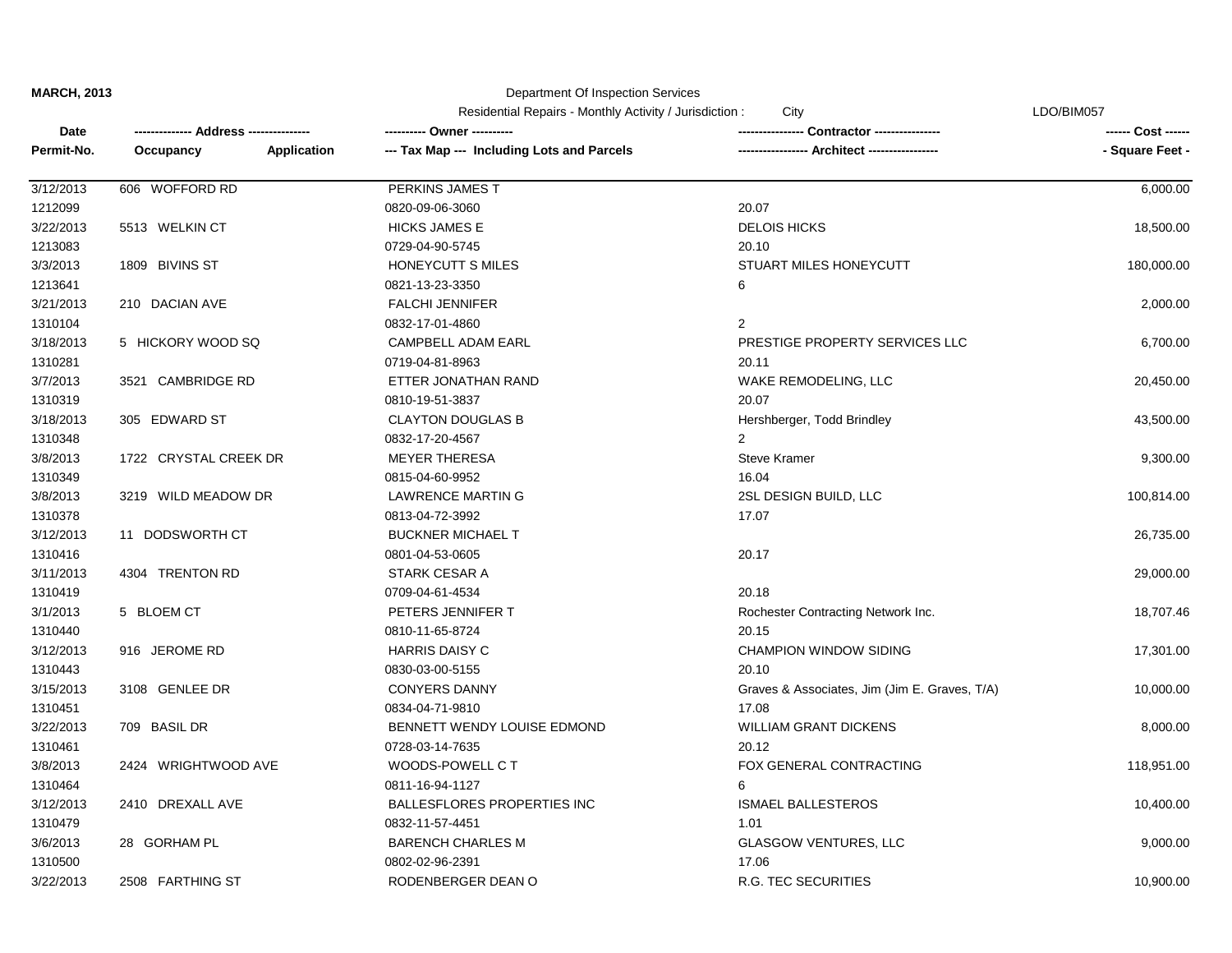## Department Of Inspection Services

Residential Repairs - Monthly Activity / Jurisdiction : City Changes Contained the CDO/BIM057

| Date       |                          |             | ---------- Owner ----------                |                                     | ------ Cost ------ |
|------------|--------------------------|-------------|--------------------------------------------|-------------------------------------|--------------------|
| Permit-No. | Occupancy                | Application | --- Tax Map --- Including Lots and Parcels | -- Architect -----------------      | - Square Feet -    |
| 1310502    |                          |             | 0832-09-17-8084                            | 1.01                                |                    |
| 3/1/2013   | 613 WINDSONG LN          |             | <b>SHAPIRO HELEN</b>                       | Sierra Structures, Inc.             | 9,700.00           |
| 1310505    |                          |             | 0719-04-81-8671                            | 20.11                               |                    |
| 3/3/2013   | 2018 SPRUNT AVE          |             | CNUDDE ROZA MARIA                          | TRINITY DESIGN BUILD INC            | 50,000.00          |
| 1310557    |                          |             | 0822-10-26-5825                            | 4.01                                |                    |
| 3/3/2013   | 1013 DEMERIUS ST         |             | <b>MATTOX DANIEL L</b>                     | PARKER, DAVID R.                    | 12,950.00          |
| 1310560    |                          |             | 0822-15-63-8205                            | 3.02                                |                    |
| 3/3/2013   | 131 PINECREST RD         |             | WARDELL LEWIS O III                        | A.G. BUILDERS                       | 15,279.00          |
| 1310562    |                          |             | 0811-20-72-8388                            | 6                                   |                    |
| 3/8/2013   | 2017 SUNSET AVE          |             | PERRON LOUIS R                             |                                     | 3,500.00           |
| 1310565    |                          |             | 0822-10-27-6028                            | 4.01                                |                    |
| 3/5/2013   | 4106 TROTTER RIDGE RD    |             | FORD STEPHEN M                             | TAYLOR, DAVID BENTON                | 13,770.00          |
| 1310567    |                          |             | 0719-03-02-5933                            | 20.18                               |                    |
| 3/8/2013   | 1340 CAMPUS DR           |             | DUKE UNIVERSITY                            | LECHASE CONSTRUCTION SERVICES, LLC  | 28,224.00          |
| 1310578    |                          |             | 0822-07-41-9440                            | 15.03                               |                    |
| 3/8/2013   | 1344 CAMPUS DR           |             | <b>DUKE UNIVERSITY</b>                     | LECHASE CONSTRUCTION SERVICES, LLC  | 18,266.00          |
| 1310579    |                          |             | 0822-07-41-9440                            | 15.03                               |                    |
| 3/8/2013   | 1352 CAMPUS DR           |             | <b>DUKE UNIVERSITY</b>                     | LECHASE CONSTRUCTION SERVICES, LLC  | 38,173.00          |
| 1310581    |                          |             | 0822-07-41-9440                            | 15.03                               |                    |
| 3/8/2013   | 1360 CAMPUS DR           |             | <b>DUKE UNIVERSITY</b>                     | LECHASE CONSTRUCTION SERVICES, LLC  | 37,785.00          |
| 1310583    |                          |             | 0822-07-41-9440                            | 15.03                               |                    |
| 3/6/2013   | 1706 WILLOWCREST RD      |             | RAMOS-ORTIZ LUIS ANTONIO                   | JONES, GERALD, ALUMINUM             | 6,000.00           |
| 1310601    |                          |             | 0850-03-13-2832                            | 18.05                               |                    |
| 3/5/2013   | 360 BIRCHRUN DR          |             | M/I HOMES OF RALEIGH LLC                   | M/I HOMES OF RALEIGH LLC            | 2,500.00           |
| 1310602    |                          |             | 0825-03-44-8052                            | 16.03                               |                    |
| 3/5/2013   | 102 WINTERBERRY RIDGE DR |             | SCHEER EDWARD W III                        | West Building Co.                   | 9,000.00           |
| 1310603    |                          |             | 0719-04-50-7562                            | 20.11                               |                    |
| 3/12/2013  | 4215 FOREST EDGE TRL     |             | <b>HEANEY BRIAN S</b>                      | TRIPLE AUGHT BUILDERS, LLC          | 17,500.00          |
| 1310609    |                          |             | 0800-01-18-6689                            | 20.17                               |                    |
| 3/24/2013  | 2018 WALNUT ST           |             | WHITE ALEXANDER C JR                       | <b>TIM NIPPER</b>                   | 22,500.00          |
| 1310611    |                          |             | 0822-05-28-0427                            | 4.01                                |                    |
| 3/24/2013  | 2603 HIGHLAND AVE        |             | <b>CROOK BARBARA</b>                       | WALPOLE, ROBERT                     | 10,645.00          |
| 1310624    |                          |             | 0832-05-27-0578                            | 1.01                                |                    |
| 3/20/2013  | 1010 URBAN AVE           |             | <b>GURLEY SUSAN B</b>                      | Triangle Landscaping & Construction | 14,364.00          |
| 1310628    |                          |             | 0822-19-62-8283                            | 3.02                                |                    |
| 3/20/2013  | 1010 URBAN AVE           |             | <b>GURLEY SUSAN B</b>                      | Triangle Landscaping & Construction | 13,273.00          |
| 1310629    |                          |             | 0822-19-62-8283                            | 3.02                                |                    |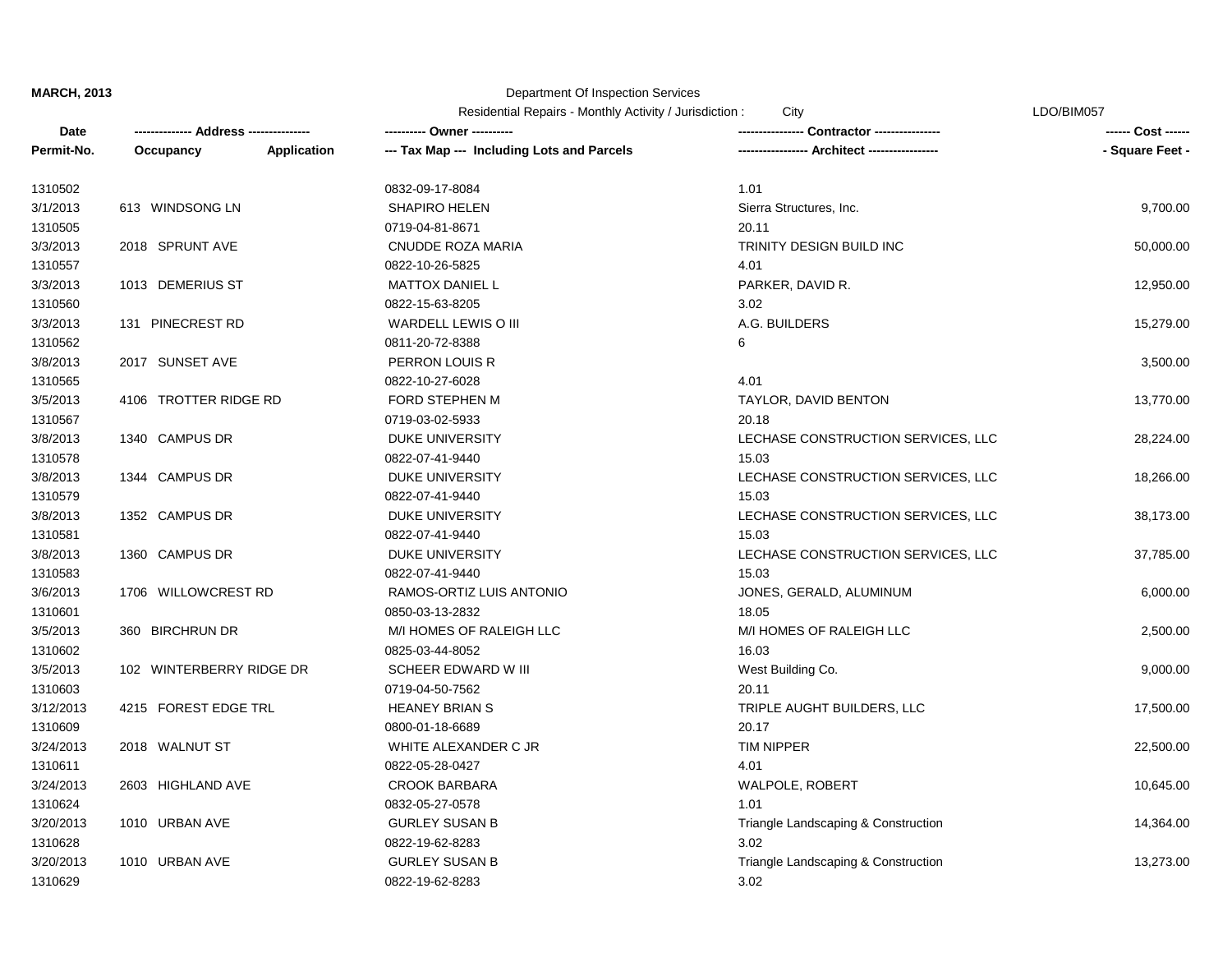## Department Of Inspection Services

Residential Repairs - Monthly Activity / Jurisdiction : City Changes Contained the CDO/BIM057

| Date       |                      |                    | ---------- Owner ----------                |                                         | ------ Cost ------ |
|------------|----------------------|--------------------|--------------------------------------------|-----------------------------------------|--------------------|
| Permit-No. | Occupancy            | <b>Application</b> | --- Tax Map --- Including Lots and Parcels |                                         | - Square Feet -    |
| 3/24/2013  | 407 W KNOX ST        |                    | OWEN TODD C                                | SWEAT EQUITY CONSTRUCTION               | 27,850.00          |
| 1310631    |                      |                    | 0832-13-03-1466                            | 3.02                                    |                    |
| 3/20/2013  | 2010 WILSON ST       |                    | <b>BEHRENDT THOMAS</b>                     | Soul Shine Construction, LLC            | 17,100.00          |
| 1310636    |                      |                    | 0822-10-26-6182                            | 4.01                                    |                    |
| 3/8/2013   | 2507 W WILSON ST     |                    | SHOENFELT ALISON M                         | W.D. OSBORNE GENERAL CONTRACTOR         | 34,000.00          |
| 1310639    |                      |                    | 0812-12-95-5999                            | 4.01                                    |                    |
| 3/10/2013  | 4425 HIGHGATE DR     |                    | <b>WALDEN DENNIS V</b>                     | HUGHES CONTRACTING INC                  | 28,260.00          |
| 1310644    |                      |                    | 0718-02-79-5964                            | 20.11                                   |                    |
| 3/11/2013  | 108 W MAYNARD AVE    |                    | SEYMOUR BENJAMIN D                         | <b>Turnlight Partners</b>               | 9,500.00           |
| 1310653    |                      |                    | 0832-05-18-4616                            | 1.02                                    |                    |
| 3/11/2013  | 203 JOHNSTONE CT     |                    | PALERMO FRANCIS J                          | BERCON BUILDING COMPANY INCORPORATED    | 38,000.00          |
| 1310656    |                      |                    | 0836-04-94-3401                            | 21                                      |                    |
| 3/11/2013  | 21 TANYARD CT        |                    | ABRAHAMSON JAMES O                         | NORTH CAROLINA CUSTOM CONSTRUCTION, LLC | 26,250.00          |
| 1310658    |                      |                    | 0708-03-00-0830                            | 20.12                                   |                    |
| 3/11/2013  | 4716 REIGAL WOOD RD  |                    | <b>GARTH BENJAMIN</b>                      | <b>Artisan Quality Builders</b>         | 9,500.00           |
| 1310660    |                      |                    | 0814-02-76-2557                            | 16.04                                   |                    |
| 3/12/2013  | 108 E TRINITY AVE    |                    | <b>FARRIOR PEGGY B</b>                     | David & Laura Sloan                     | 18,504.00          |
| 1310671    |                      |                    | 0832-17-10-4788                            | 2                                       |                    |
| 3/13/2013  | 3136 DIXON RD        |                    | YAP BASIL K                                | WOODS, CHARLES, BUILDER                 | 8,000.00           |
| 1310688    |                      |                    | 0810-12-75-6114                            | 20.15                                   |                    |
| 3/28/2013  | 9 SEAWELL CT         |                    | PIFER MARK ALLAN                           | CHRISTOPHER PAUL BENDER                 | 5,300.00           |
| 1310691    |                      |                    | 0850-03-10-4101                            | 18.05                                   |                    |
| 3/13/2013  | 1 SOUTHAMPTON PL     |                    | <b>COYNE MICHAEL</b>                       | VALUE BUILDING SERVICES, INC.           | 22,000.00          |
| 1310692    |                      |                    | 0813-03-02-8809                            | 17.07                                   |                    |
| 3/26/2013  | 100 FOXCROFT LN      |                    | SALGADO VINCENT L                          | George Pelton                           | 1,000.00           |
| 1310696    |                      |                    | 0727-02-66-4745                            | 20.13                                   |                    |
| 3/19/2013  | 2123 EDWIN AVE       |                    | <b>REGISTER CHARLES M</b>                  | David Seed                              | 1,800.00           |
| 1310703    |                      |                    | 0822-05-18-4271                            | 4.01                                    |                    |
| 3/28/2013  | 1501 SYCAMORE ST     |                    | SMITH JASON AARON DAVID                    | <b>MARK EVANS</b>                       | 22,500.00          |
| 1310707    |                      |                    | 0821-18-31-3080                            | 6                                       |                    |
| 3/18/2013  | 2201 PERSHING ST     |                    | OUTWATER THEODORE W                        | Kimmell Remodeling & Restoration, LLC   | 34,649.58          |
| 1310709    |                      |                    | 0822-09-16-2327                            | 4.01                                    |                    |
| 3/19/2013  | 1021 W TRINITY AVE   |                    | WHELESS GILBERT BARNES JR                  | MORRIS CONSTRUCTION, INC., J.D.         | 41,500.00          |
| 1310717    |                      |                    | 0822-19-60-5880                            | 3.02                                    |                    |
| 3/25/2013  | 125 MONTROSE DR      |                    | HUBER PHILLIP D                            | TAYLOR, DAVID BENTON                    | 22,688.00          |
| 1310725    |                      |                    | 0820-09-15-2920                            | 20.07                                   |                    |
| 3/18/2013  | 3904 FAYETTEVILLE RD |                    | <b>DAYE WILLIAM</b>                        | Kenisha R. Holloway                     | 4,000.00           |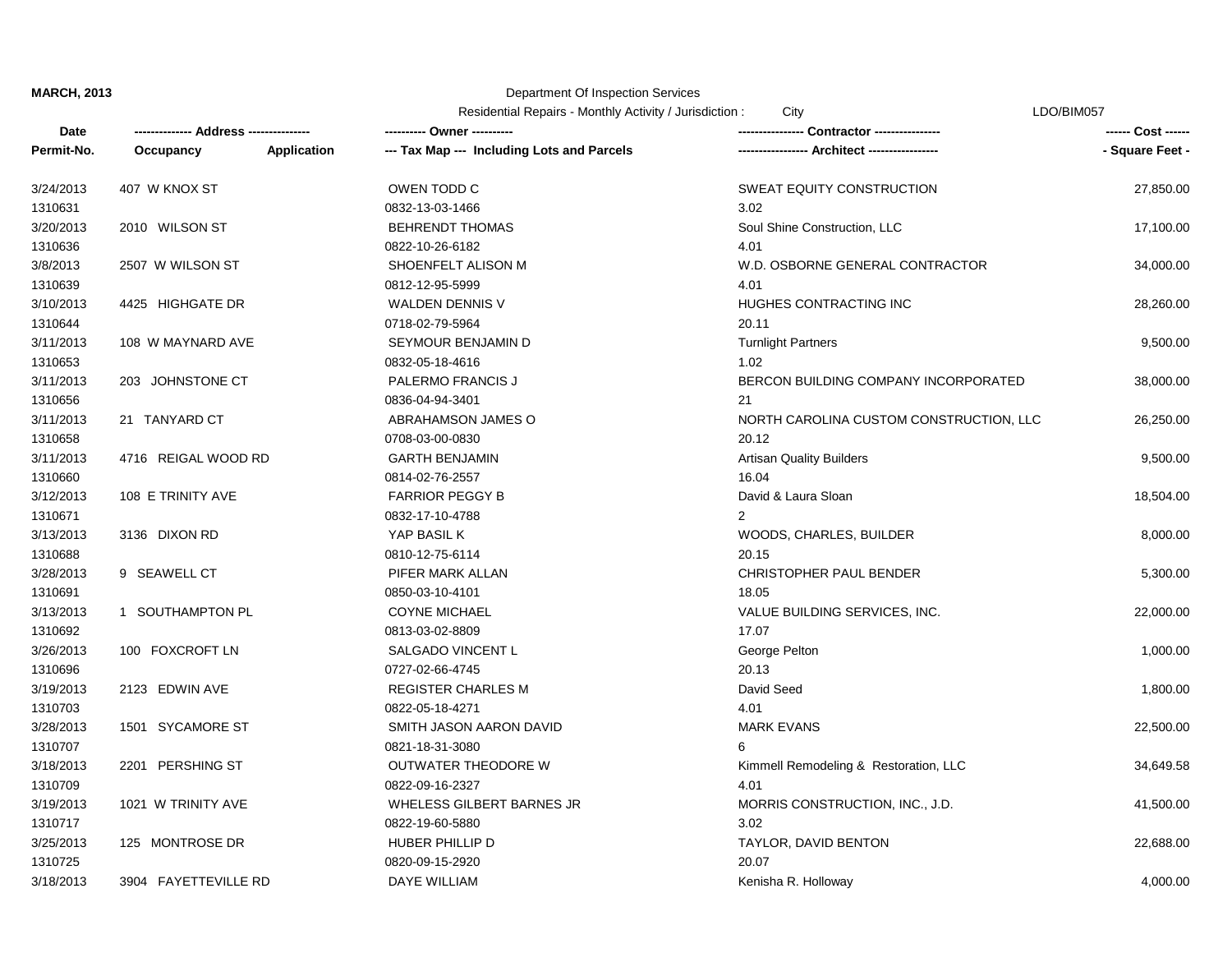## Department Of Inspection Services

|            |                            |                    |                                            | LDO/BIM057<br>Residential Repairs - Monthly Activity / Jurisdiction :<br>City |                    |
|------------|----------------------------|--------------------|--------------------------------------------|-------------------------------------------------------------------------------|--------------------|
| Date       | -- Address ----            |                    | ---------- Owner ----------                | <b>Contractor -----------</b>                                                 | ------ Cost ------ |
| Permit-No. | Occupancy                  | <b>Application</b> | --- Tax Map --- Including Lots and Parcels |                                                                               | - Square Feet -    |
| 1310730    |                            |                    | 0820-20-81-1086                            | 20.10                                                                         |                    |
| 3/12/2013  | 3317 HOPE VALLEY RD        |                    | ROBERTSON BRIGITTE A                       | Mark Ayer                                                                     | 10,000.00          |
| 1310737    |                            |                    | 0820-13-04-1403                            | 20.07                                                                         |                    |
| 3/20/2013  | 929 SOUTH BEND DR          |                    | TOLL NC LP                                 | <b>ROBIE CLIFTON</b>                                                          | 9,200.00           |
| 1310740    |                            |                    | 0717-02-65-7458                            | 20.12                                                                         |                    |
| 3/19/2013  | 1205 CLARENDON ST          |                    | CHUMLEY JASON M                            |                                                                               | 24,750.00          |
| 1310742    |                            |                    | 0822-10-45-1370                            | 4.01                                                                          |                    |
| 3/20/2013  | 2747 SEVIER ST             |                    | <b>GULATI-PARTEE EDWIN L</b>               | 2SL DESIGN BUILD, LLC                                                         | 30,471.00          |
| 1310749    |                            |                    | 0811-19-61-2146                            | 6                                                                             |                    |
| 3/21/2013  | 4709 REGENCY DR            |                    | HILL-ZABALA CHRISTINA E                    | Kitchen - Bath Environments                                                   | 6,620.00           |
| 1310755    |                            |                    | 0719-02-86-8470                            | 20.11                                                                         |                    |
| 3/21/2013  | 608 N ELM ST               |                    | <b>SNAPTACHES LLC</b>                      | MCKINNEY, JOHN T.                                                             | 3,250.00           |
| 1310756    |                            |                    | 0831-10-36-3186                            | 11                                                                            |                    |
| 3/28/2013  | 22 GLENMORE DR             |                    | SINICROPE CYNTHIA A                        | Mark Pipkin                                                                   | 5,400.00           |
| 1310758    |                            |                    | 0820-09-05-5537                            | 20.07                                                                         |                    |
| 3/21/2013  | 2022 STREBOR ST            |                    | <b>JACKSON JUDITH L</b>                    | THD AT-HOME SERVICES, INC.                                                    | 5,338.00           |
| 1310771    |                            |                    | 0823-18-30-4423                            | 17.05                                                                         |                    |
| 3/28/2013  | 307 BARRINGTON OVERLOOK DR |                    | <b>HAMMONDS FREDERICK</b>                  | SAFETY PROFESSIONAL STAFFING SERVICES, LLC                                    | 22,500.00          |
| 1310774    |                            |                    | 0851-04-63-0435                            | 18.04                                                                         |                    |
| 3/28/2013  | 108 BOUNTY LN              |                    | WHITMORE ROY W                             | CHRISTOPHER HOMES, INC.                                                       | 95,000.00          |
| 1310775    |                            |                    | 0728-03-31-2917                            | 20.13                                                                         |                    |
| 3/24/2013  | 5305 LONGWOOD DR           |                    | <b>LORENZ EVA</b>                          | A Frame Plus                                                                  | 16,500.00          |
| 1310781    |                            |                    | 0719-04-73-1109                            | 20.11                                                                         |                    |
| 3/22/2013  | 2410 DREXALL AVE           |                    | <b>BALLESFLORES PROPERTIES INC</b>         | <b>ISMAEL BALLESTEROS</b>                                                     | 1,500.00           |
| 1310785    |                            |                    | 0832-11-57-4451                            | 1.01                                                                          |                    |
| 3/22/2013  | 36 CHURCHWELL CT           |                    | <b>BRUNSSEN FRITZ H</b>                    | Imperiale, Jack Dennis                                                        | 7,600.00           |
| 1310789    |                            |                    | 0718-02-57-5788                            | 20.11                                                                         |                    |
| 3/22/2013  | 1503 CAROLINA AVE          |                    | SHANLEY JOHN D                             | LINDSLEY WATERPROOFING                                                        | 12,685.00          |
| 1310791    |                            |                    | 0822-09-26-0532                            | 4.01                                                                          |                    |
| 3/25/2013  | 3019 DELCHESTER CT         |                    | ROBINSON LAURA BROADY                      | KINGSFORD HOME IMPROVEMENT                                                    | 27,469.00          |
| 1310795    |                            |                    | 0739-01-36-9606                            | 20.10                                                                         |                    |
| 3/28/2013  | 6202 CABIN BRANCH DR       |                    | <b>CUTHBERT HENRY L</b>                    | <b>EMK Construction, Inc.</b>                                                 | 54,000.00          |
| 1310798    |                            |                    | 0835-02-88-9325                            | 16.01                                                                         |                    |
| 3/26/2013  | 5 THOMPSONVILLE CT         |                    | TOLL NC LP                                 | <b>ROBIE CLIFTON</b>                                                          | 3,800.00           |
| 1310807    |                            |                    | 0717-02-67-8343                            | 20.12                                                                         |                    |
| 3/28/2013  | 118 STRANGFORD LN          |                    | PICCINI JONATHAN                           |                                                                               | 3,000.00           |
| 1310809    |                            |                    | 0717-02-58-2986                            | 20.12                                                                         |                    |